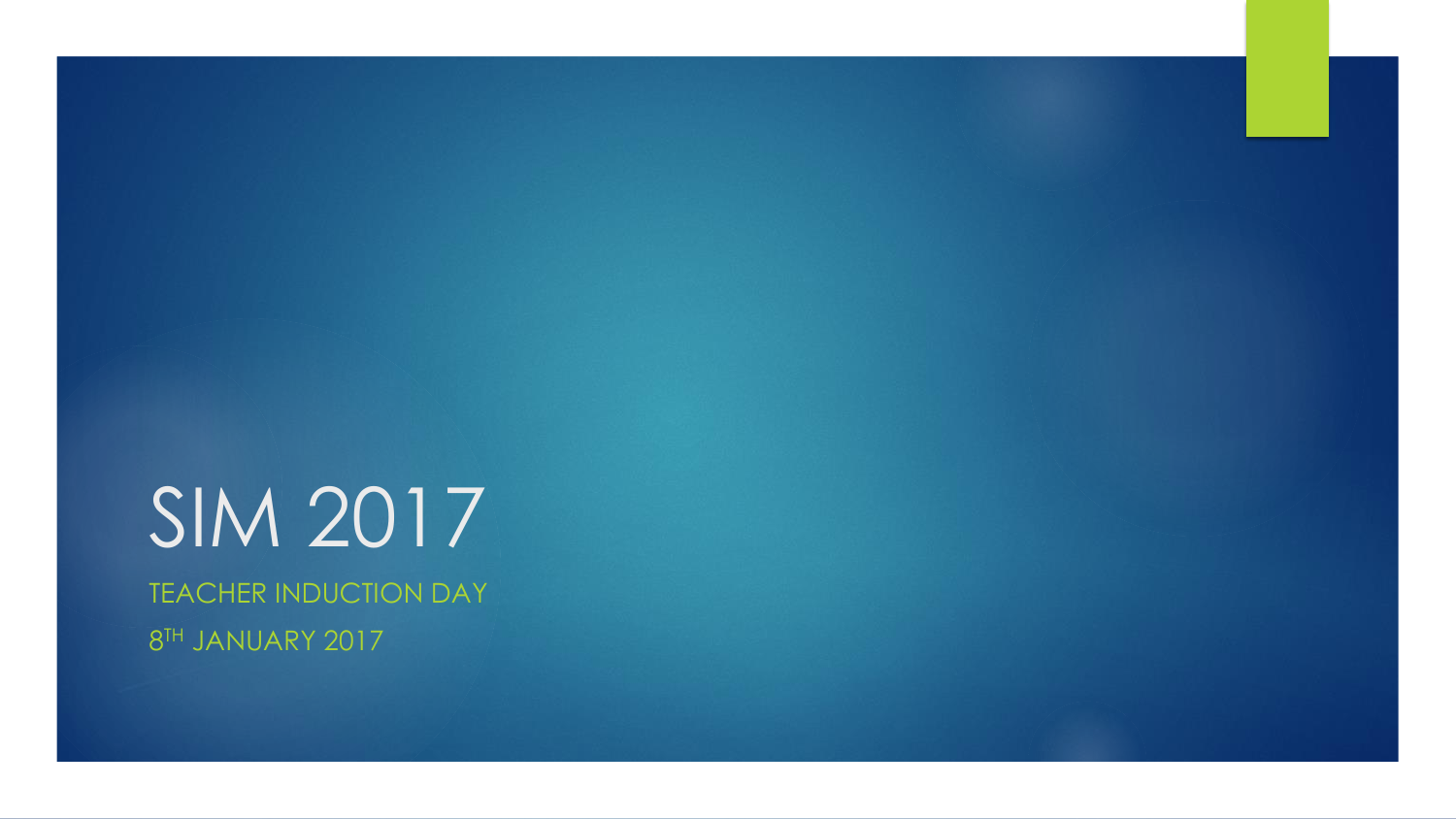#### **Objectives**

## Setting the scene **SIM Learning Observations End of Year Expectations - EoYE**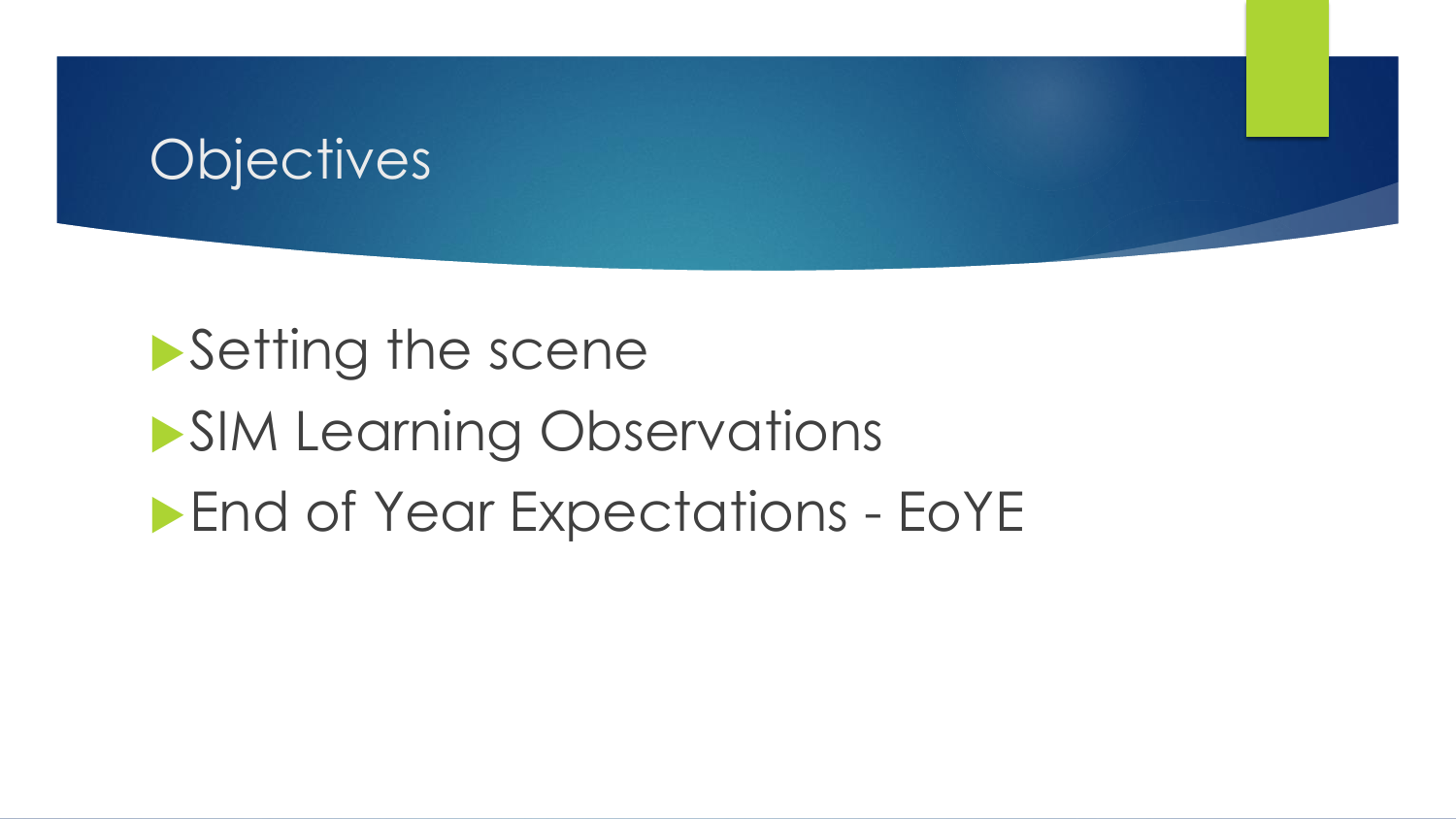### Lesson 1- Getting to Know YOU

▶ Begin to get know your children

..... Each as a holistic individual in their own right

- **Share a little of yourself**
- Invite them to share of themselves. Listen *attentively*  you'll get back the respect you give
- ▶ Set expectations lead by example
- Go through the first few pages of their manual; make sure they WRITE DOWN your name!!!
- Akhlaq for Learning, BM Policy, Housekeeping etc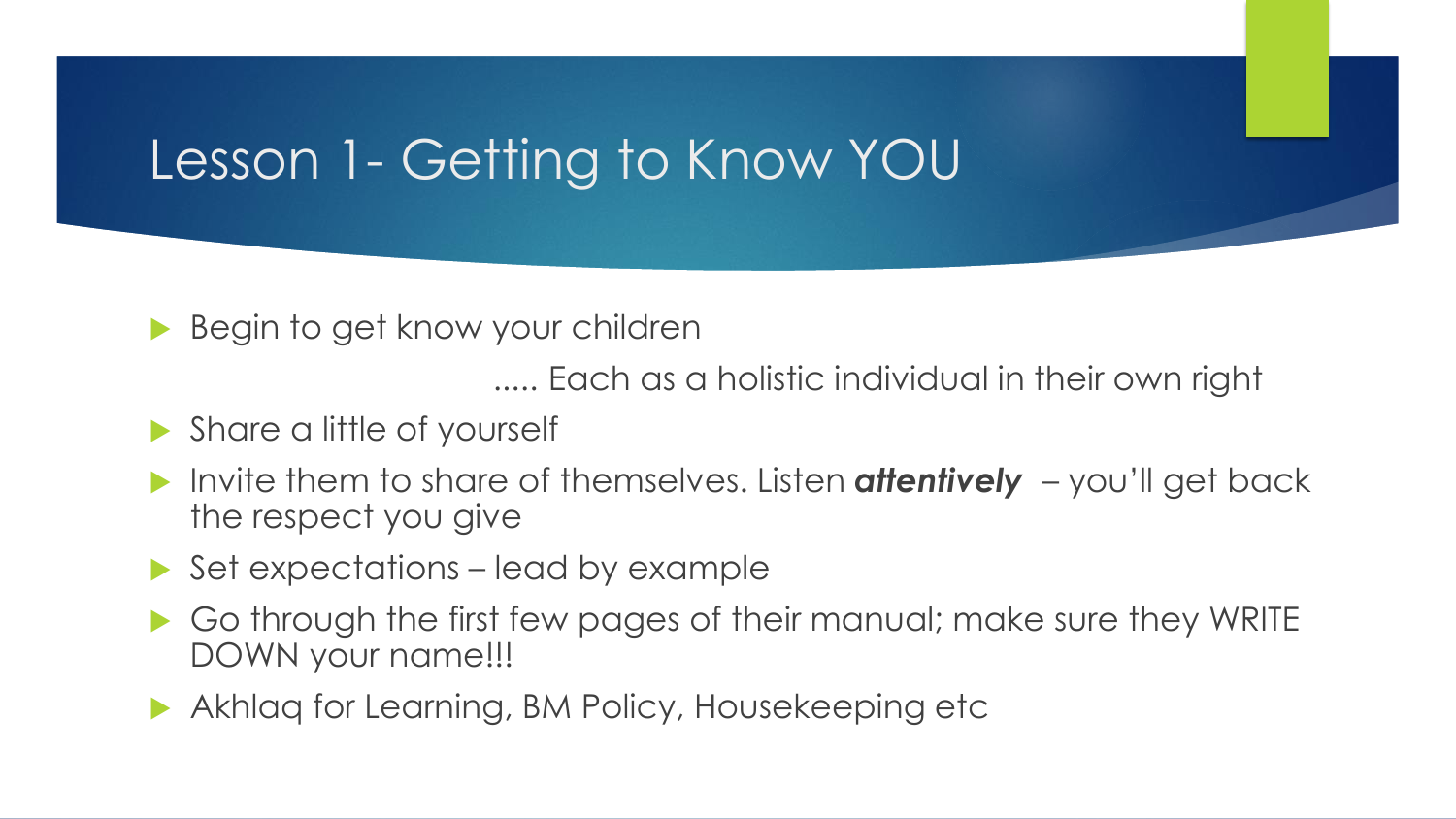# Learning Observations [LOBS]

(aka as Assessment *for* Learning)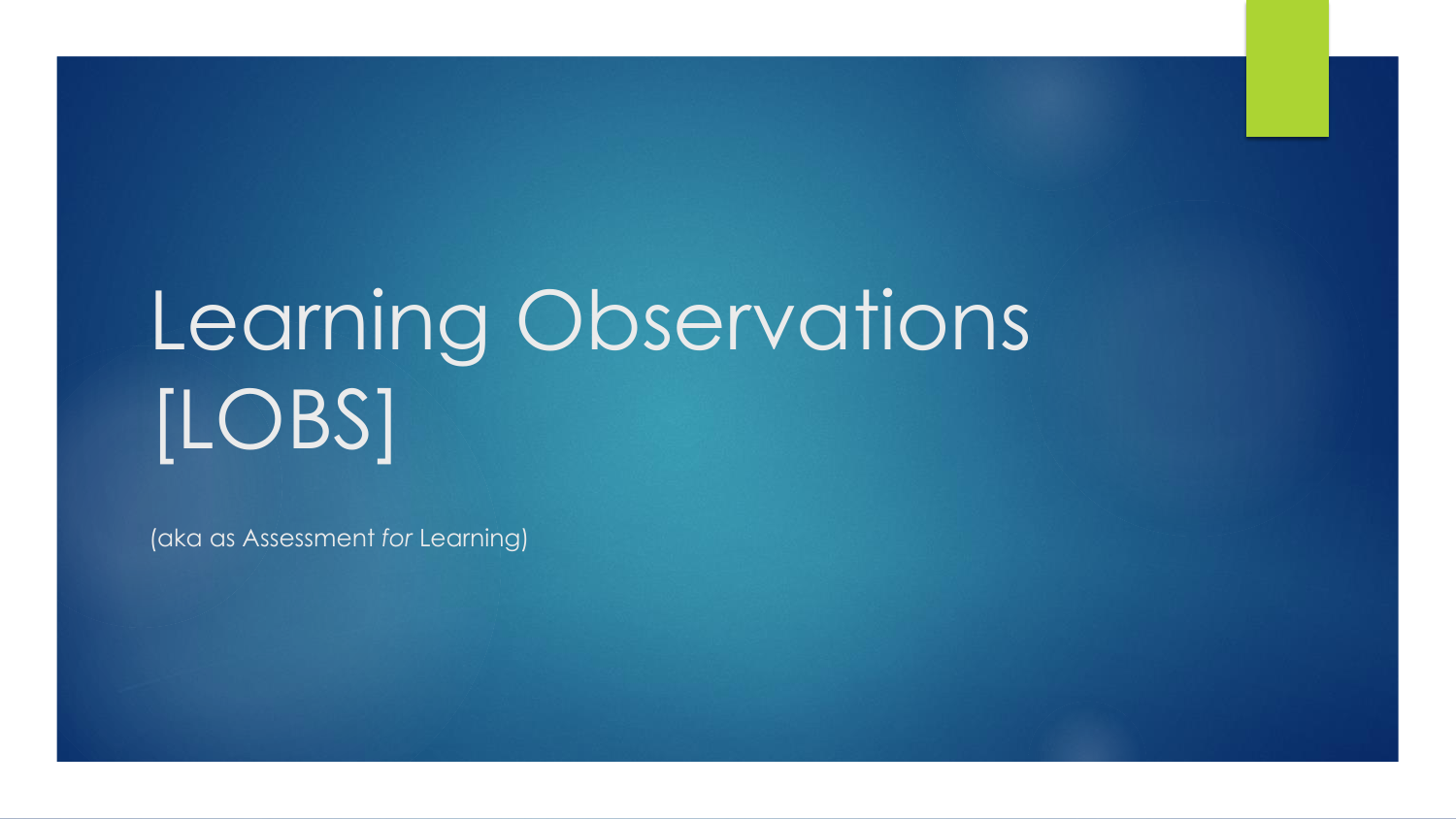### What is SIM Learning Observations?

**Learning Observations [LOBS]** is the process of seeking and interpreting evidence for use by *learners* and their *teachers* to decide where the learners are in their **learning**, where they need to go and how best to get there

#### **Two-way process**

- Children are active participants in the ongoing, dynamic process of learning
- it's not just the students learning, but the teacher is learning how to help the child learn
- Regular gathering of evidence gives a better picture of how the child is progressing – as opposed to one end of term/year assessment

#### *Supports* **learning rather than judging achievement.**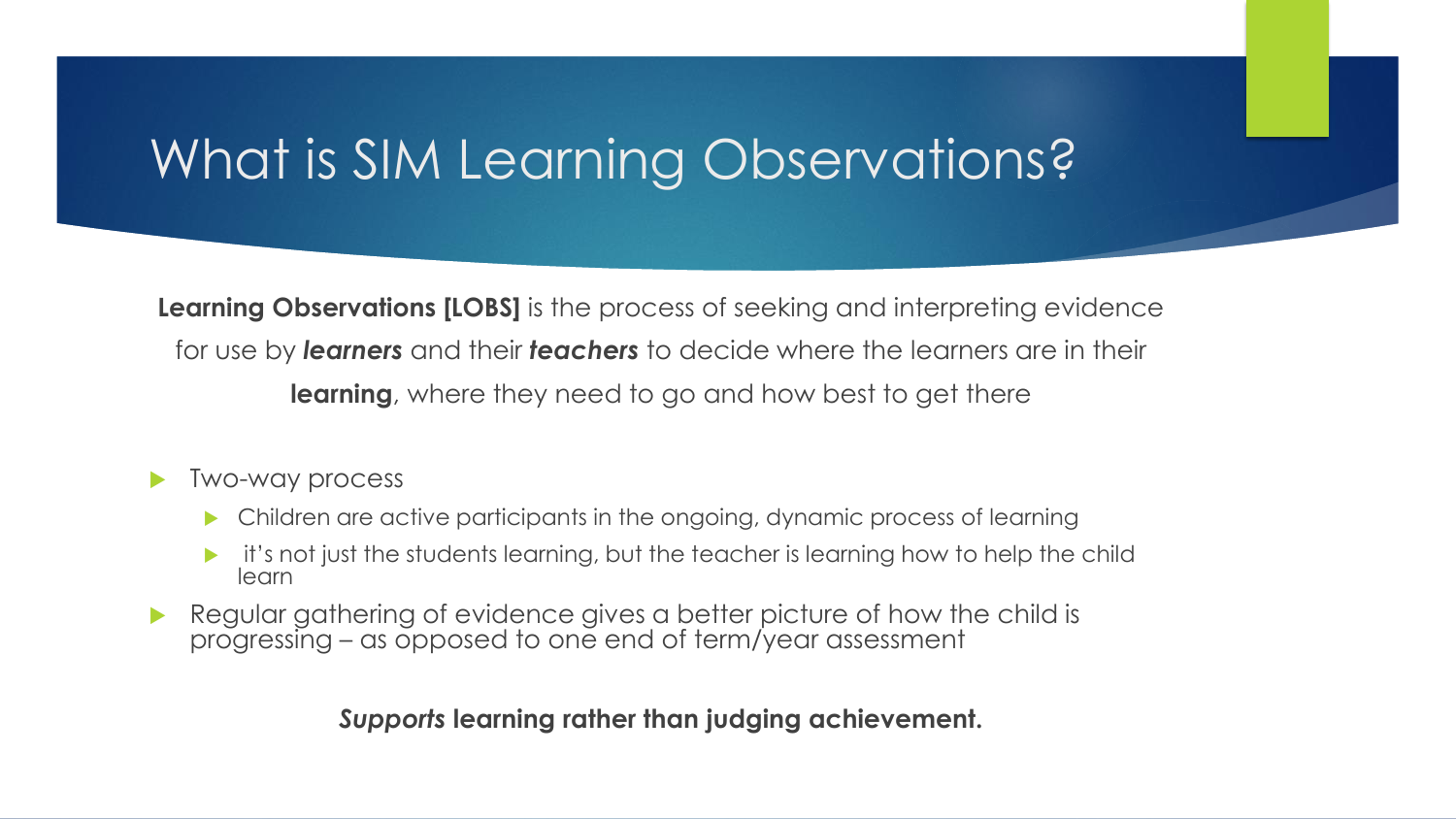## **ONUS IS ON YOU!**



"So, who did you learn about in Sunday school today?"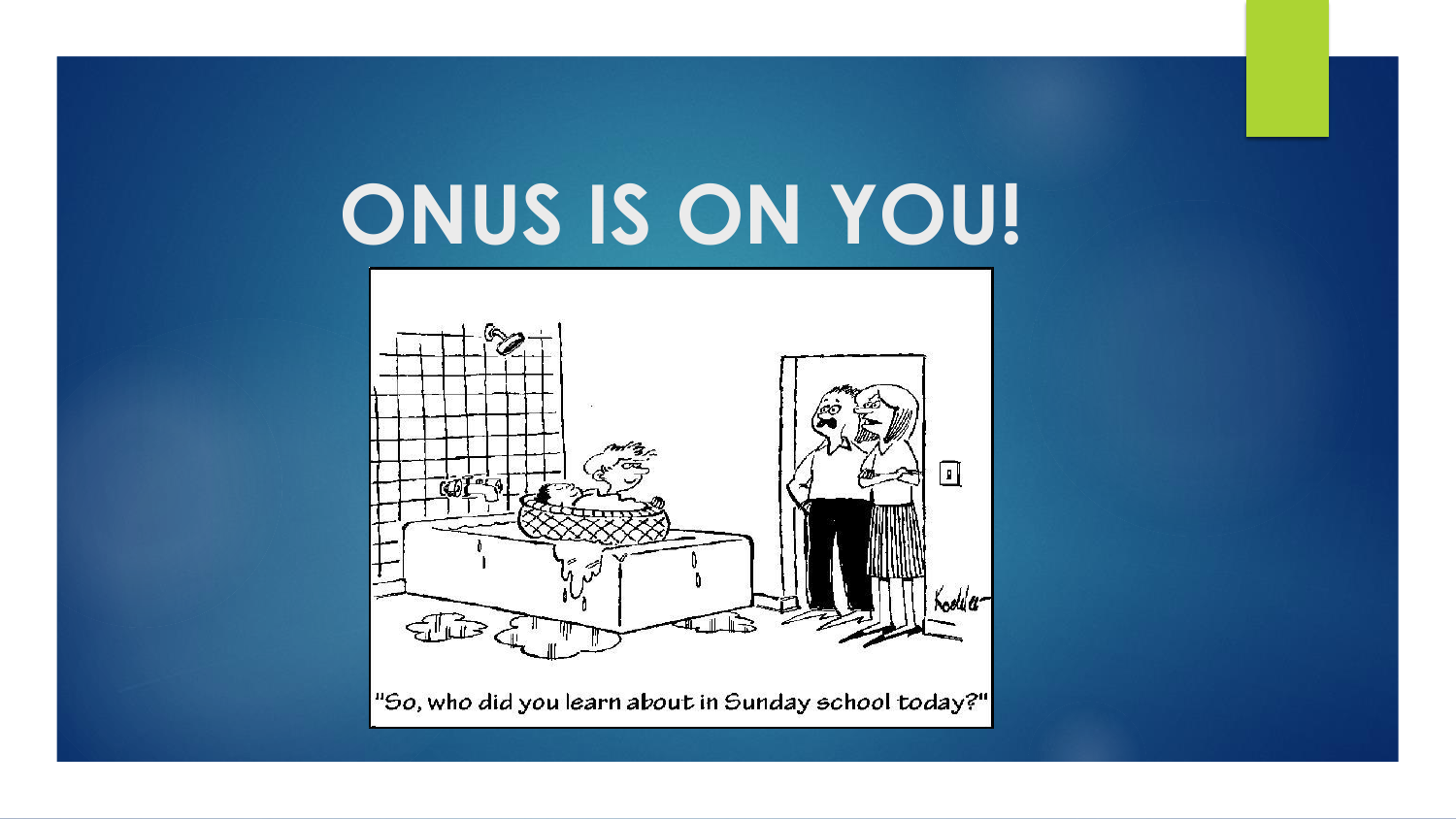### How?.....

## *ACTIVITIES*

- QUESTIONING VERBAL/WRITTEN
- ACTIVE GAMES
	- true/false corners,
	- around the world,
	- catch the beanbag
- TICKET OUT THE DOOR
- WORKSHEETS
- DEBATE
- ROLE PLAY
- HOT-SEATING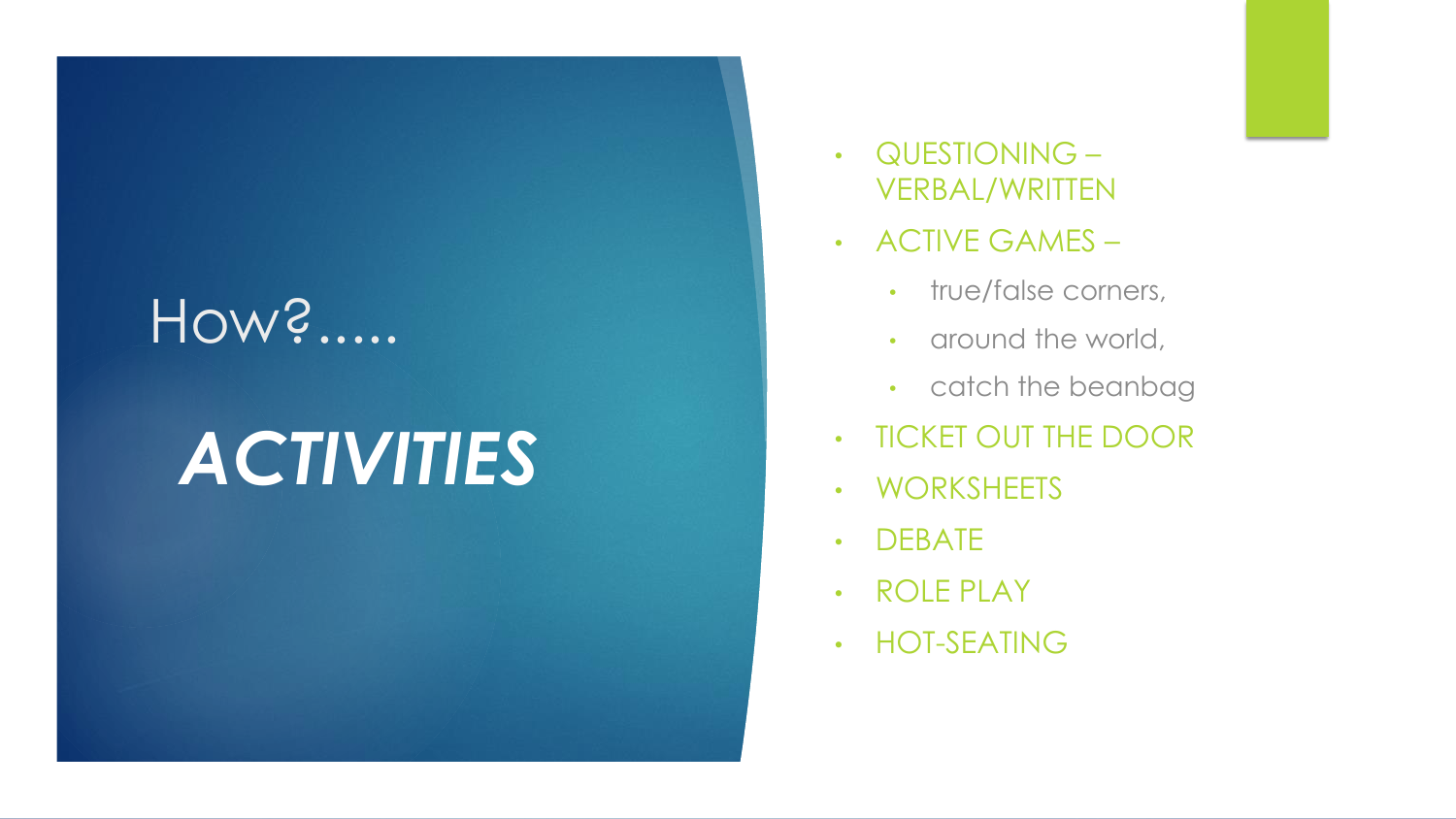### LOBS Record Sheet

| <b>NAME OF</b><br><b>CHILD</b> | Throw the Ball -<br><b>Various</b><br>questions on<br><b>Big Bang and</b><br><b>Creation theory</b> | Written<br><b>Question - Use</b><br><b>the</b><br><b>Cosmological</b><br><b>Argument to</b><br>prove the<br>exisrence of<br>God | Debate -All the<br>evil in the world<br>proves there is<br>no God     | <b>Give Me 5</b><br><b>Facts about the</b><br>concept of<br>retribution | Worksheet-<br>meanings of<br>salaah |
|--------------------------------|-----------------------------------------------------------------------------------------------------|---------------------------------------------------------------------------------------------------------------------------------|-----------------------------------------------------------------------|-------------------------------------------------------------------------|-------------------------------------|
| <b>XXX</b>                     | $\checkmark$                                                                                        | -made point;<br>depth missing                                                                                                   | - Very shy                                                            | $\checkmark$                                                            | -excellent work                     |
| <b>YYY</b>                     | Creation<br>Theory $\chi$                                                                           | Absent                                                                                                                          | -articulated<br>point very well                                       | Gave 3 facts                                                            | 7/10                                |
| <i>ZZZ</i>                     | Absent                                                                                              | Good work -<br>understand<br>concepts                                                                                           | -could argue<br>well against<br>motion; check<br>understanding<br>for | $\checkmark$                                                            | 6/10                                |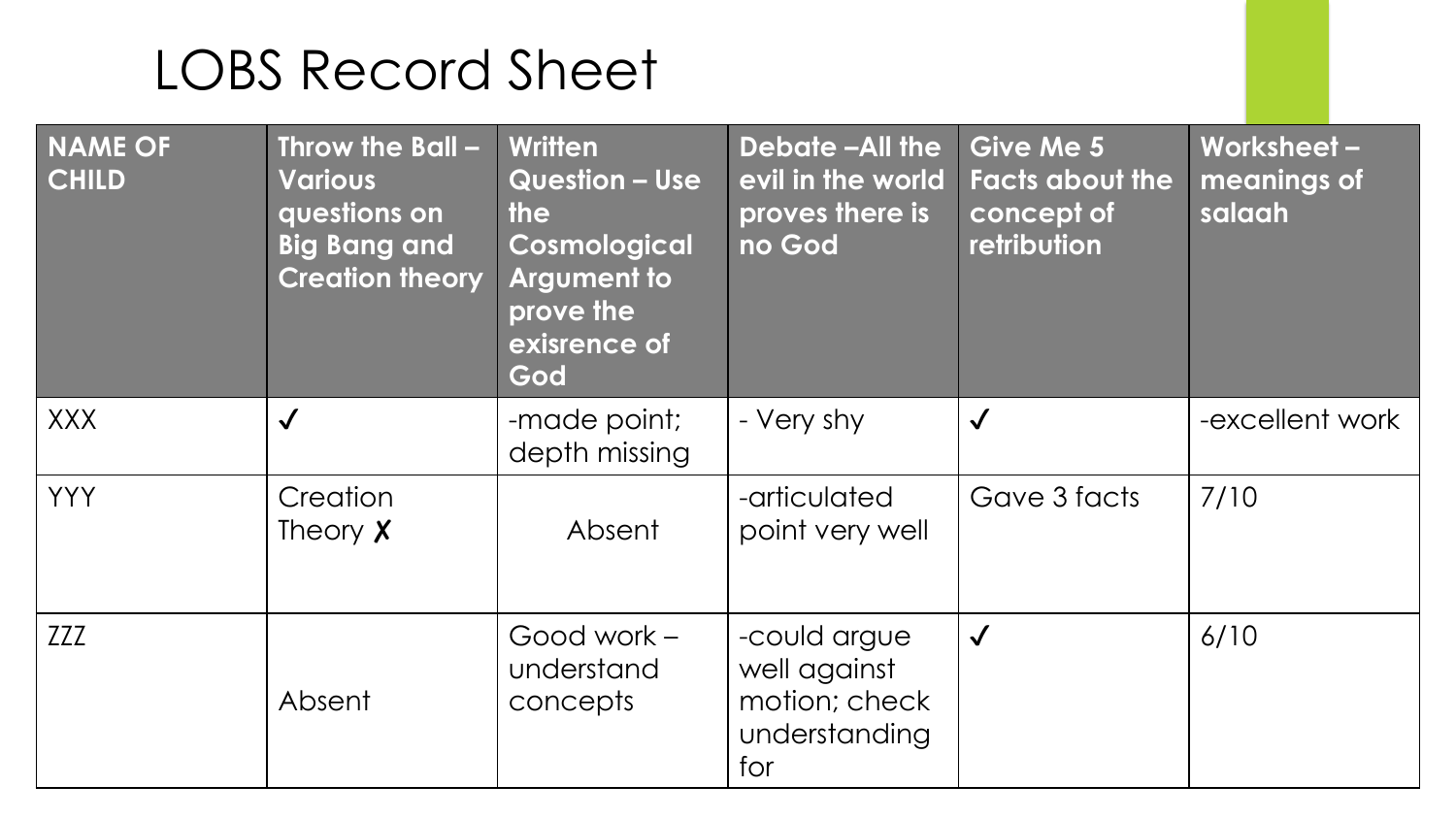#### Focus Topics

To assess students in their ability to work collaboratively and organise themselves to achieve an objective whilst taking responsibility for their individual and collective learning, madressa will continue to have focus topics (project based work) throughout the year.

- Term 1 MEH
- Term  $2 BA$
- Term 3 QA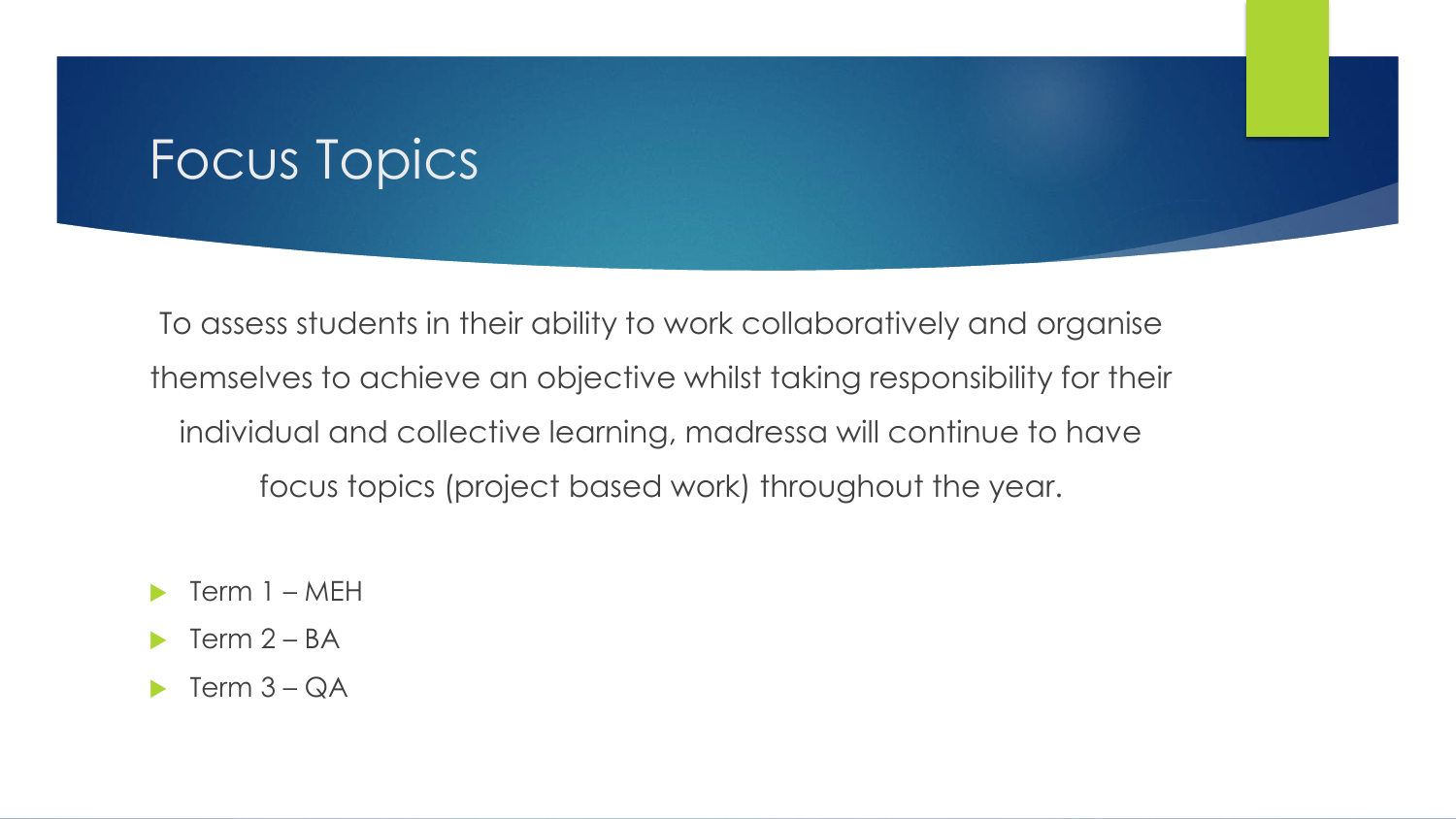#### End of Term Report

#### *Weak, Average, Good, Very Good*

|                                      | Knowledge &<br>Understanding | Skills &<br>Presentation | Behaviour &<br>Participation | Comments (detail<br>strengths and an area<br>to develop) |
|--------------------------------------|------------------------------|--------------------------|------------------------------|----------------------------------------------------------|
| Qur'an Appreciation                  |                              |                          |                              |                                                          |
| Morals, Ethics and<br><b>History</b> |                              |                          |                              |                                                          |
| Behaviour &<br>Participation         |                              |                          |                              |                                                          |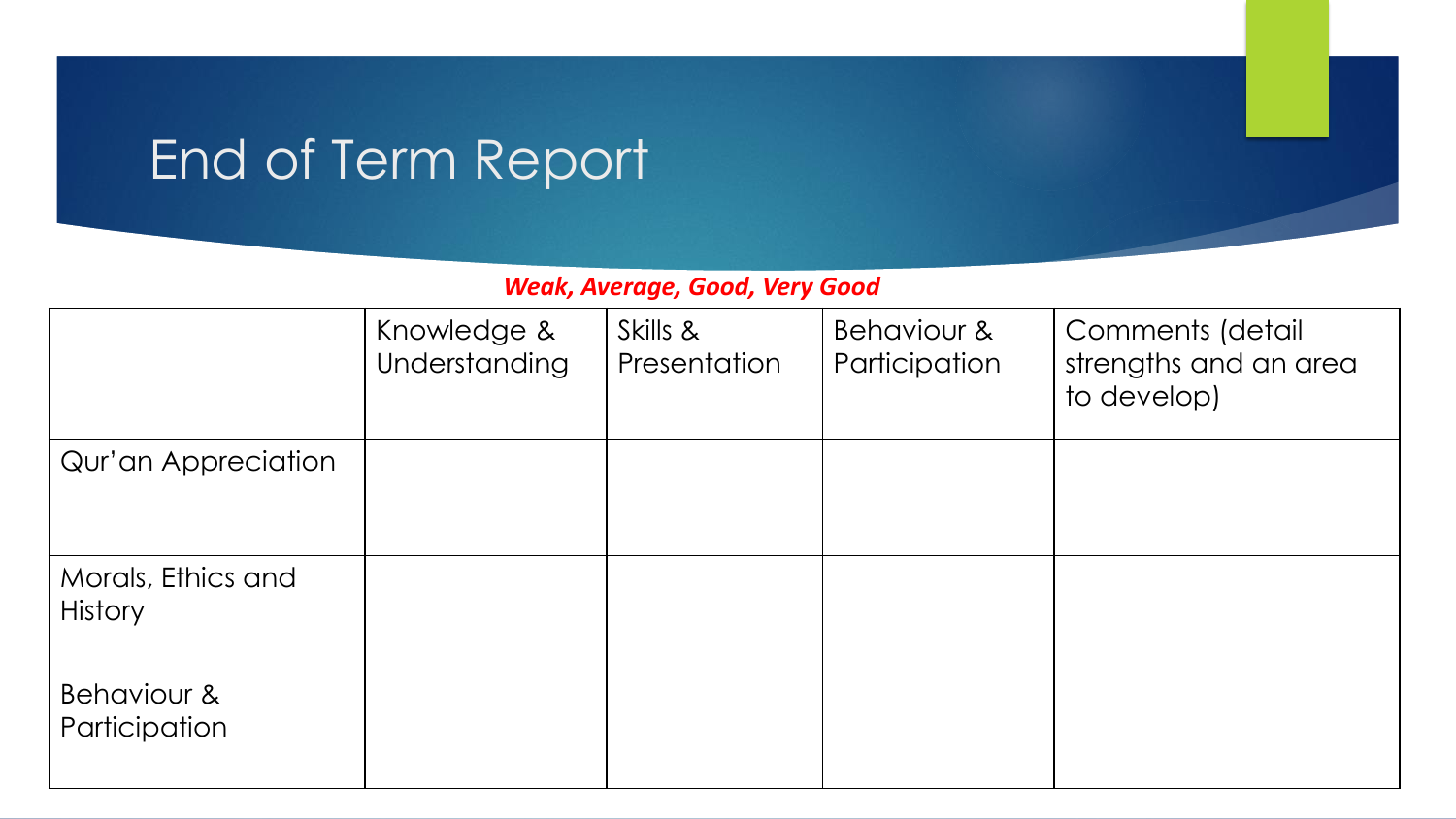### Challenges and Possible Solutions

| Hard to think of Ideas         | Collaboration is key, wealth of information on website                                                                                  |  |  |  |
|--------------------------------|-----------------------------------------------------------------------------------------------------------------------------------------|--|--|--|
| Parents (and children) so      | Shift in mindset; from a Fixed mindset to a Growth mindset                                                                              |  |  |  |
| used to recevie marks          | (in line with Islamic values)                                                                                                           |  |  |  |
| How to assess all children all | Choose 5-7 children to monitor (focus children)                                                                                         |  |  |  |
| the time                       | (Include quiet children)                                                                                                                |  |  |  |
| <b>Managing Behaviour</b>      | May be tricky at first because its new to teachers and<br>children<br>Set clear boundaries – STOP when you think you've lost<br>control |  |  |  |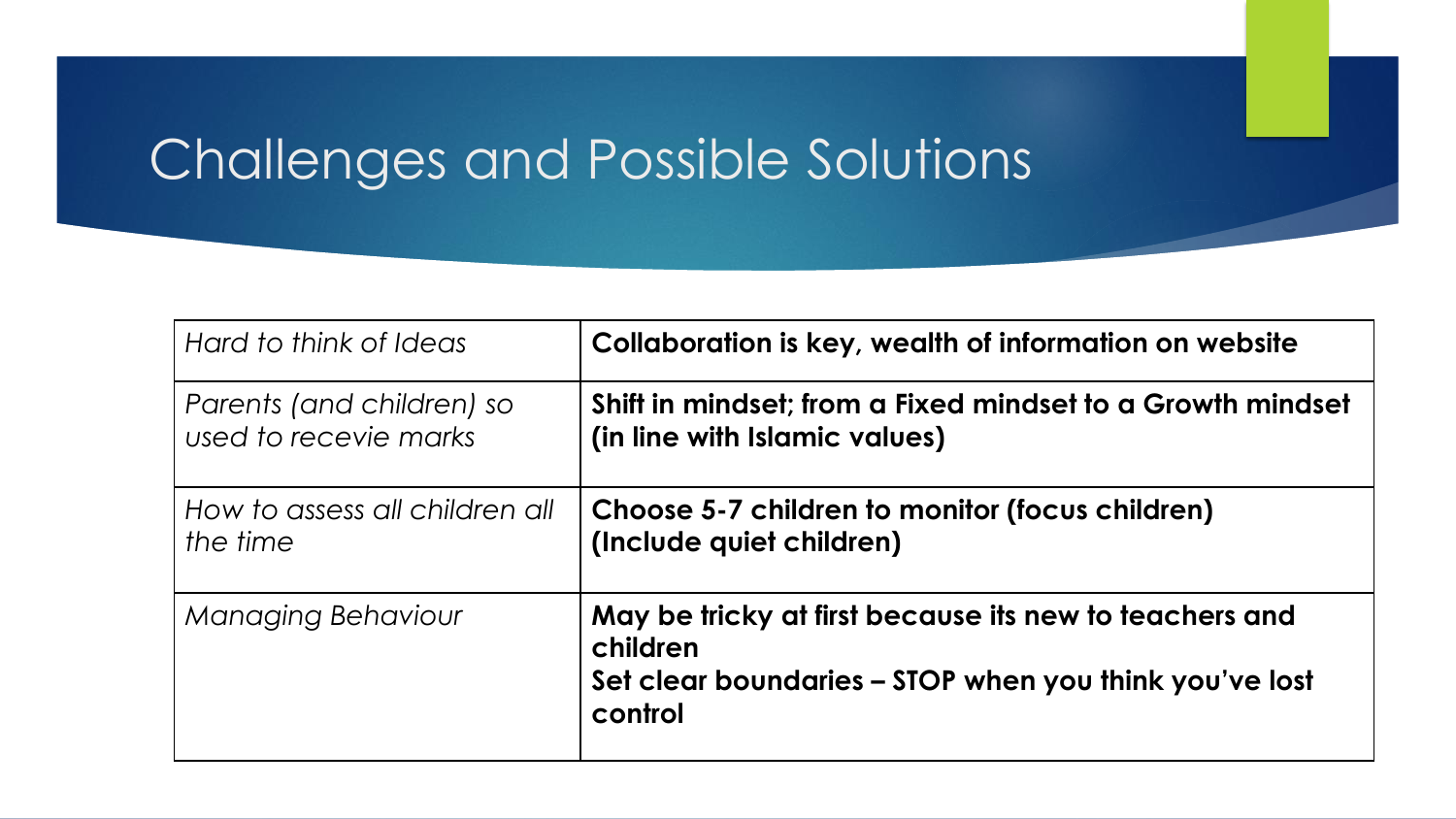## End of Year Expectations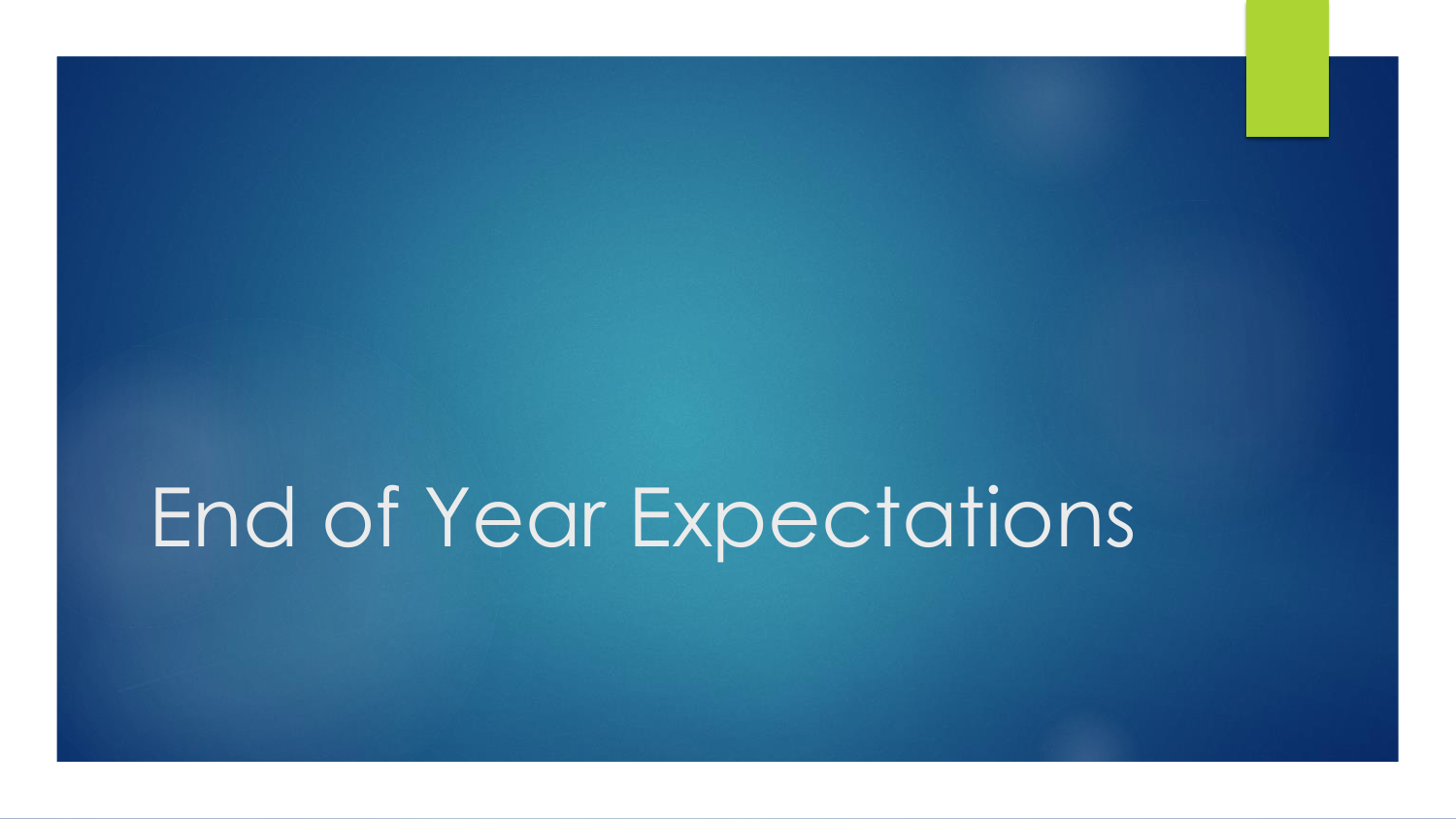#### What are End of Year Expectations - EoYEs

A set of age appropriate learning objectives that children will work towards and aim to achieve by the end of the year.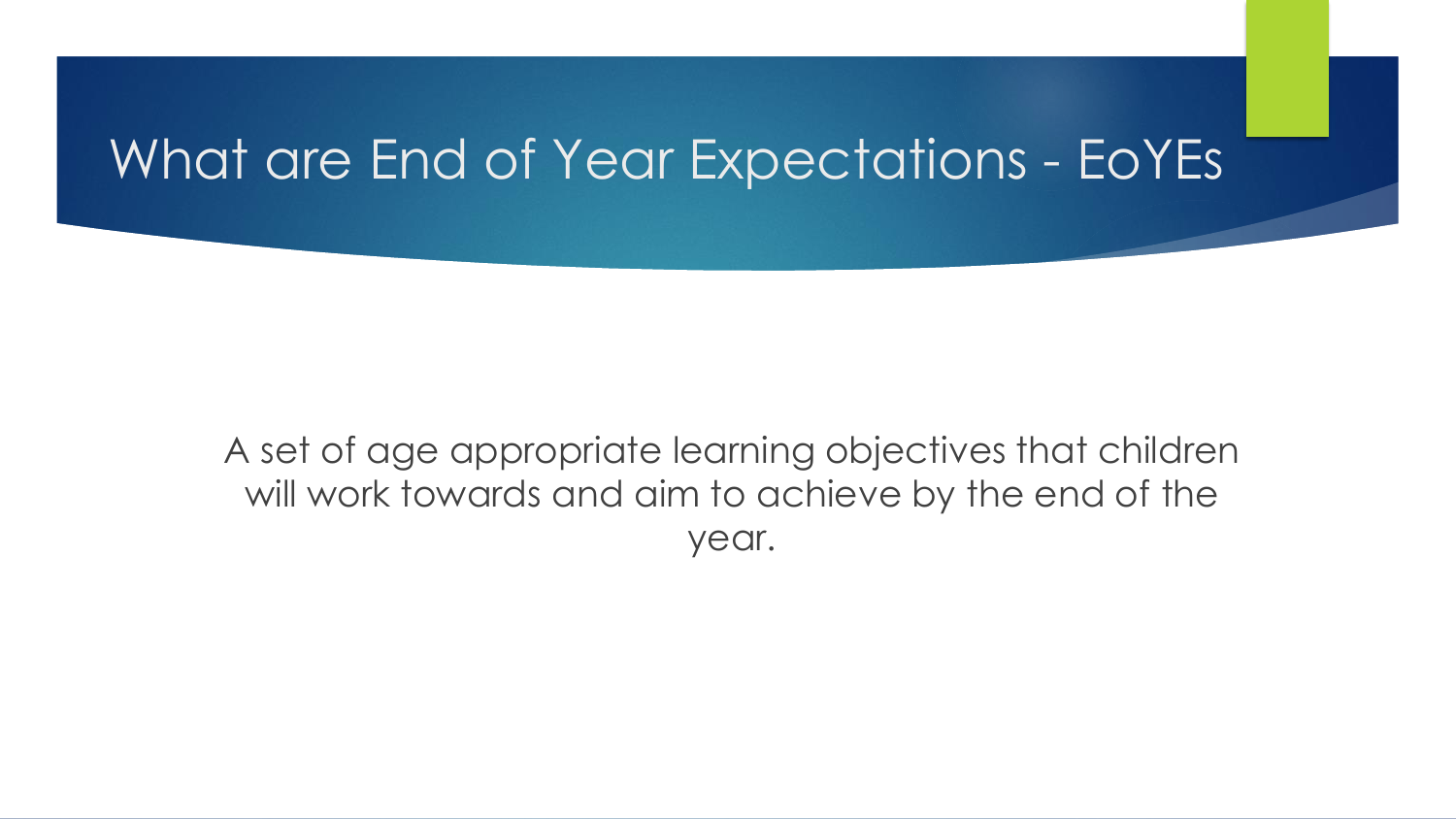### **Sample EoYEs - Class 10 Beliefs and Actions**

#### **Term 1**

- To understand the Big Bang Theory and Islam's perspective on how the universe came about
- To be able to explain, in simple terms, the Cosmological Argument for the existence of God
- To understand Islam's position on the Theory of Evolution

#### **Term 2**

- To understand Paradise and Hell as manifestations of our own actions
- To begin to know the purpose of Hell using Qur'anic references
- To be able to describe the nature of Paradise using Qur'anic references

#### **Term 3**

- To know the importance of prayers, including Mustahab prayers
- To understand why intoxicants are forbidden in Islam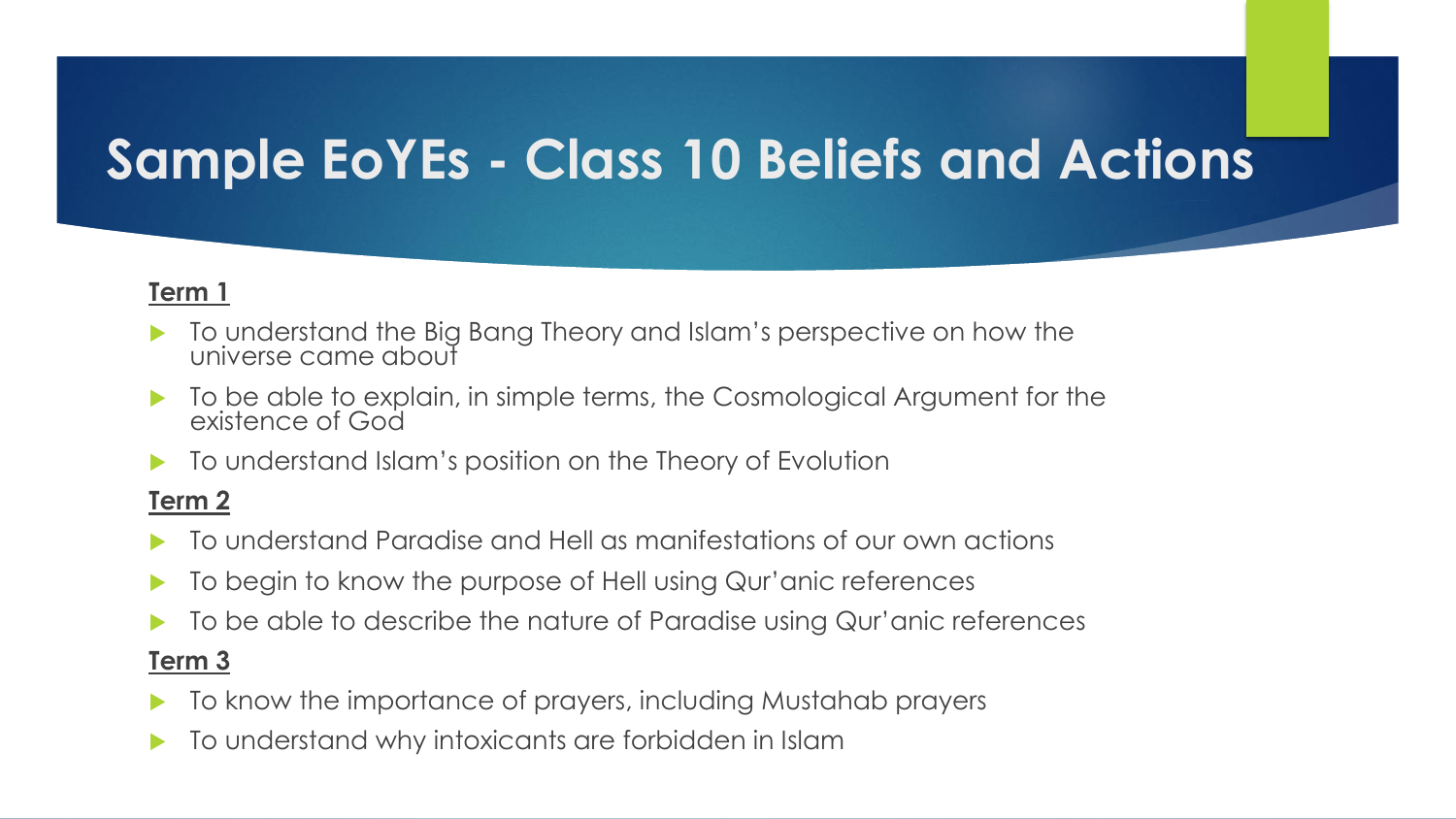#### **Class 10 Beliefs and Actions**

**Link to class 10 BA notes**